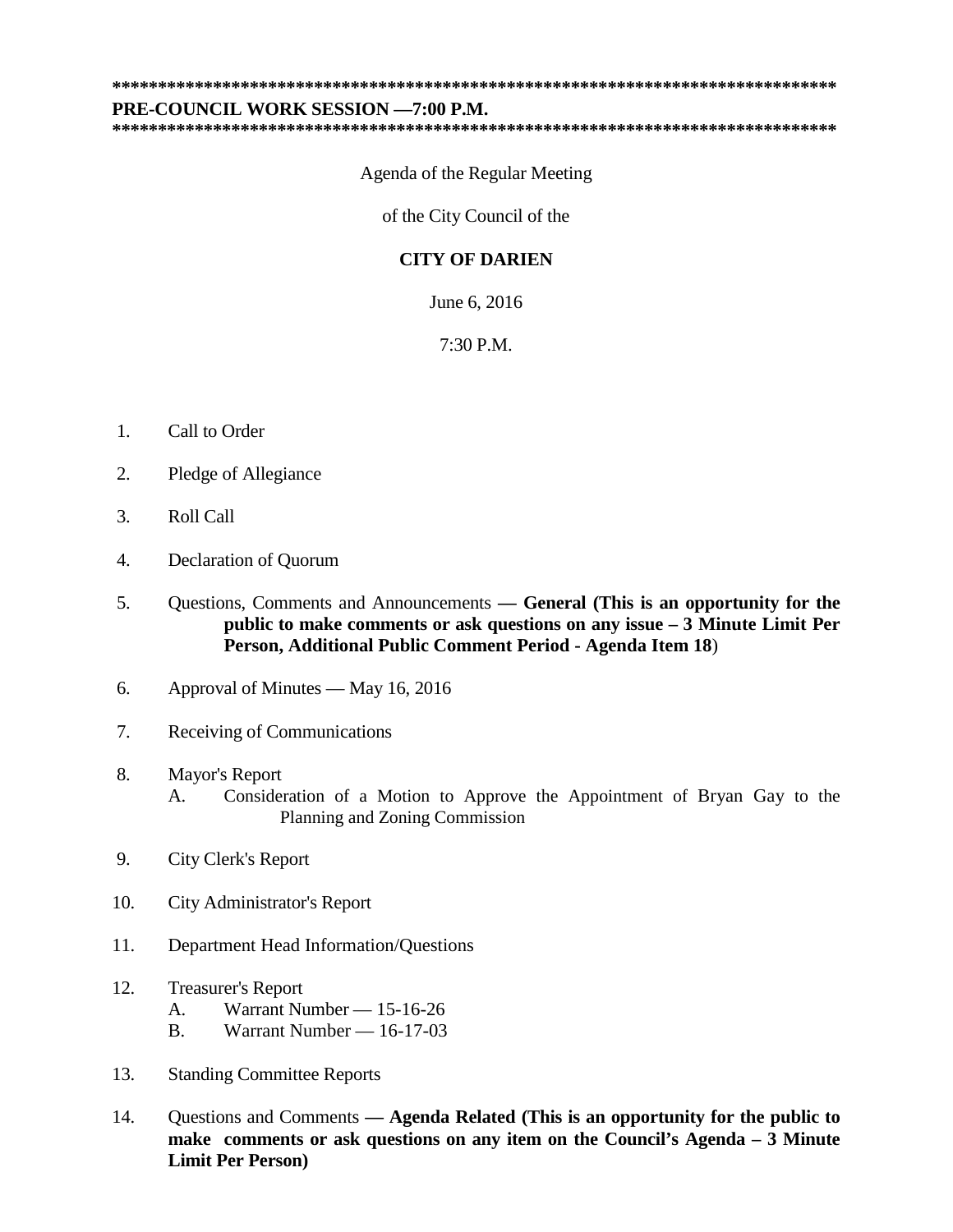- 15. Old Business
- 16. Consent Agenda
	- A. Consideration of a Motion to Approve:
		- The Annual Fourth of July Parade on Monday, July 4, 2016, Beginning at 9:30 A.M., Sponsored by the Darien Lions Club and
		- Authorizing the Police Department to Assist in Traffic Control and Authorizing the Temporary Closure of Streets for the Fourth of July Parade: From the Jewel Parking Lot, North on Cass Avenue to 71<sup>st</sup> Street; East on 71<sup>st</sup> Street to Clarendon Hills Road; South on Clarendon Hills Road to Hinsdale South High School
	- B. Consideration of a Motion to Approve a Resolution Accepting a Proposal from Associated Technical Services (ATS) for the 2016 Water Leak Survey, in the Amount of \$9,472.32 for the Leak Detection Phase and a Per Unit Cost for the Leak Location Phase in the Amount of \$395.00 Per Mainline or Service Leak, and \$95.00 Per Fire Hydrant Leak or Mainline Valve for a Total Amount not to Exceed \$15,000
	- C. Consideration of a Motion to Approve a Resolution Authorizing the Mayor to Accept a Proposal from Superior Road Striping in an Amount not to Exceed \$13,000.00 for the 2016 Street Striping Program
	- D. Consideration of a Motion to Approve a Resolution to Enter into a Contract Agreement with Compass Minerals America, Inc. for the Purchase of Rock Salt in an Amount not to Exceed \$172,883.21
	- E. Consideration of a Motion to Approve a Resolution Authorizing the Mayor to Execute an Intergovernmental Agreement between the City of Darien and Center Cass School District #66 for Rock Salt
	- F. Consideration of a Motion to Approve a Resolution Authorizing the Mayor to Execute an Intergovernmental Agreement between the City of Darien and the Darien Park District for Rock Salt
	- G. Consideration of a Motion to Approve an Ordinance Approving a Variation to the Darien Zoning Ordinance (PZC 2016-02: 7217 Eleanor Place)
	- H. Consideration of a Motion to Approve an Ordinance Approving a Variation to the Darien Zoning Ordinance (PZC 2016-03: 7730 Brookhaven Avenue)
	- I. Consideration of a Motion to Approve an Ordinance Approving a Variation to the Darien Zoning Ordinance (PZC 2016-04: 2310 Green Valley Road)
	- J. Consideration of a Motion to Approve an Ordinance Approving a Variation to the Darien Zoning Ordinance (PZC 2016-05: 702 Plainfield Road)
	- K. Consideration of a Motion Authorizing the Purchase of Ammunition from: Kiesler's Police Supply in the amount of \$11,980.84, Ray O'Herron in the amount of \$6,805.20, and Taser International in the amount of \$3,824.10
	- L. Consideration of a Motion Approving the Purchase of Three (3) Police Administrative Vehicles from Landmark Ford in the Amount of \$58,440
	- M. Consideration of a Motion of Approving the Eliminating the Position of Crime Analyst in the Darien Police Department
- 17. New Business
	- A. Consideration of a Motion to Approve a Resolution Authorizing the Mayor and City Clerk to Execute an Amendment to the City Administrator Agreement Between the City of Darien and Bryon D. Vana